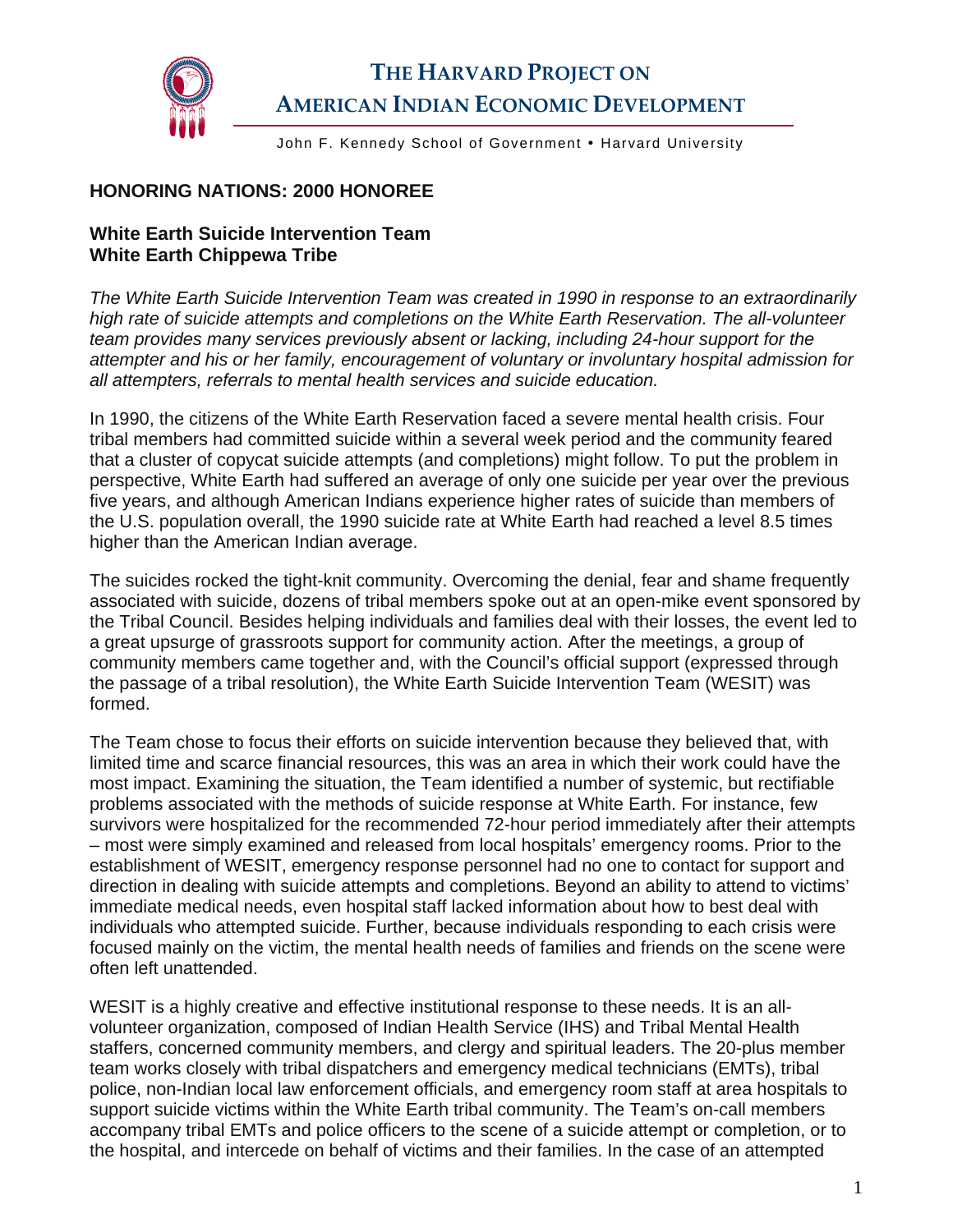suicide, WESIT has been instrumental in compelling the non-Indian hospitals that serve White Earth members (White Earth does not have its own hospital) to admit victims for 72-hour holds. In the case of a completed suicide, WESIT provides immediate, on-the-scene counseling to friends and family and lays the groundwork for further mental health care by providing referrals to other social services. The Team is able to respond 24 hours a day through an agreement brokered with the IHS's and Tribe's health programs– Team members who work for the IHS or for Tribal Mental Health cover daytime calls, while a rotating on-call team member handles calls during nights and weekends.

WESIT complements these direct intervention activities with a variety of other activities undertaken at its monthly meetings. In particular, the Team uses these meetings to debrief, discuss issues of concern, strategize, craft policy, train and introduce themselves to the continually changing set of individuals and organizations with which they work.

Statistically, WESIT's effectiveness can best be demonstrated by the impact its efforts have had on post-attempt hospitalizations. In 1990, 77 percent of the resident White Earth tribal members who attempted suicide were released from emergency rooms within hours after arrival. By 1996, as a direct result of the Team's interventions, the number had fallen to 6 percent. These holds are significant, since research shows that most terminal suicide re-attempts occur in the 72-hour period following the first attempt. Thus, WESIT's success in increasing hospitalization rates has dramatically decreased the number of suicide completions resulting from repeated attempts.

WESIT's effectiveness is also demonstrated through the partnerships it has created with on- and off-reservation emergency response and health care providers. The tribal emergency medical technicians and dispatchers, local law enforcement officers, and emergency room nurses with whom WESIT works all attest to the Team's effectiveness as a partner in health care provision. These professionals note especially that, because of the WESIT members' comprehensive training and personal knowledge, the volunteers are able to assist in the care of victims, family and friends in a way that helps the partners perform their own jobs better.

Finally, WESIT has been a catalyst in renewing community hope. In 1990, there was great despair at White Earth, and the community feared that it might not be able to overcome this difficult problem. While it is impossible to eliminate all suicides in any community, WESIT has turned the tide of opinion at White Earth, showing that something can be done in terms of intervention at the most critical moments. Especially since the "degrees of separation" between individuals in the community are small, helping just one family through a suicide attempt or completion has positive reverberations throughout the entire Tribe.

There are numerous reasons why the White Earth Suicide Intervention Team works so well. For one, WESIT keeps its focus narrow. The emphasis on intervention keeps everyone's goal simple and helps ensure that the Team's time, energy, and financial resources are put to their best use. Second, WESIT has substantial political support. Despite several leadership changes over the last decade, WESIT has retained support of the tribe's politicians, as evidenced by their public statements and resolutions. Third, WESIT emphasizes training. WESIT's distributes a comprehensive training manual to its members and conducts on-going training at its monthly meetings. The later consists of everything from presentations on the latest research information about effective suicide intervention techniques to the introduction of new nurses in the emergency room of a local hospital. In addition to being educational, such training has the added benefit of sustaining WESIT by convincing the ever-changing group of players that the Team is itself a legitimate, useful and professionally competent partner. Fourth, WESIT practices on-going recruitment. This is necessary because, as an all-volunteer entity, it is no one's paid job to be part of WESIT. Recruitment also provides respite, as it keeps the group large enough to allow committed Team members to rotate between on-call and non-call positions. Finally, while some would see the Team's all-volunteer staff as a weakness, WESIT members themselves cite this status as a strength and a major component of their success. For example, clients know Team